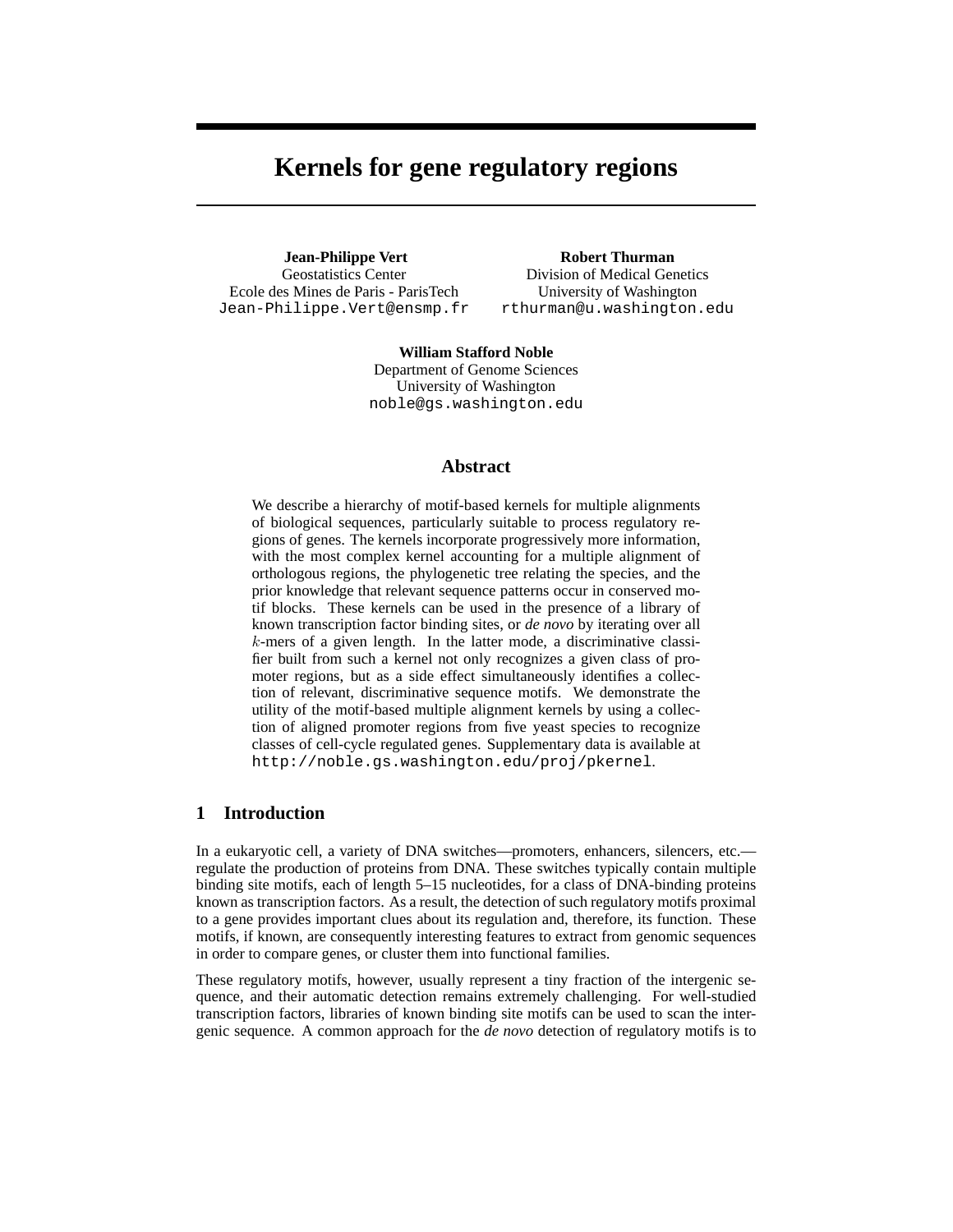start from a set of genes known to be similarly regulated, for example by clustering gene expression data, and search for over-represented short sequences in their proximal intergenic regions. Alternatively, some authors have proposed to represent each intergenic sequence by its content in short sequences, and to correlate this representation with gene expression data [1]. Finally, additional information to characterize regulatory motifs can be gained by comparing the intergenic sequences of orthologous genes, i.e., genes from different species that have evolved from a common ancestor, because regulatory motifs are more conserved than non-functional intergenic DNA [2].

We propose in this paper a hierarchy of increasingly complex representations for intergenic sequences. Each representation yields a positive definite kernel between intergenic sequences. While various motif-based sequence kernels have been described in the literature (e.g., [3, 4, 5]), these kernels typically operate on sequences from a single species, ignoring relevant information from orthologous sequences. In contrast, our hierarchy of motif-based kernels accounts for a multiple alignment of orthologous regions, the phylogenetic tree relating the species, and the prior knowledge that relevant sequence patterns occur in conserved motif blocks. These kernels can be used in the presence of a library of known transcription factor binding sites, or *de novo* by iterating over all k-mers of a given length. In the latter mode, a discriminative classifier built from such a kernel not only recognizes a given class of regulatory sequences, but as a side effect simultaneously identifies a collection of discriminative sequence motifs. We demonstrate the utility of the motif-based multiple alignment kernels by using a collection of aligned intergenic regions from five yeast species to recognize classes of co-regulated genes.

From a methodological point of view, this paper can be seen as an attempt to incorporate an increasing amount of prior knowledge into a kernel. In particular, this prior information takes the form of a probabilistic model describing with increasing accuracy the object we want to represent. All kernels were designed before any experiment was conducted, and we then performed an objective empirical evaluation of each kernel without further parameter optimization. In general, classification performance improved as the amount of prior knowledge increased. This observation supports the notion that tuning a kernel with prior knowledge is beneficial. However, we observed no improvement in performance following the last modification of the kernel, highlighting the fact that a richer model of the data does not always lead to better performance accuracy.

### **2 Kernels for intergenic sequences**

In a complex eukaryotic genome, regulatory switches may occur anywhere within a relatively large genomic region near a given gene. In this work we focus on a well-studied model organism, the budding yeast *Saccharomyces cerevisiae*, in which the typical intergenic region is less than 1000 bases long. We refer to the intergenic region upstream of a yeast gene as its *promoter region*. Denoting the four-letter set of nucleotides as  $\mathcal{A} = \{A, C, G, T\}$ , the promoter region of a gene is a finite-length sequence of nucleotides  $x \in \mathcal{A}^* = \bigcup_{i=0}^{\infty} \mathcal{A}^i$ . Given several sequenced organisms, *in silico* comparison of genes between organisms often allows the detection of orthologous genes, that is, genes that evolved from a common ancestor. If the species are evolutionarily close, as are different yeast strains, then the promoter regions are usually quite similar and can be represented as a *multiple alignment*. Each position in this alignment represents one letter in the shared ancestor's promoter region. Mathematically speaking, a multiple alignment of length  $n$  of p sequences is a sequence  $\mathbf{c} = c_1, c_2, \ldots, c_n$ , where each  $c_i \in \bar{\mathcal{A}}^p$ , for  $i = 1, \ldots, n$ , is a column of p letters in the alphabet  $\overline{A} = A \cup \{-\}$ . The additional letter "−" is used to represent gaps in sequences, which represent insertion or deletion of letters during the evolution of the sequences.

We are now in the position to describe a family of representations and kernels for promoter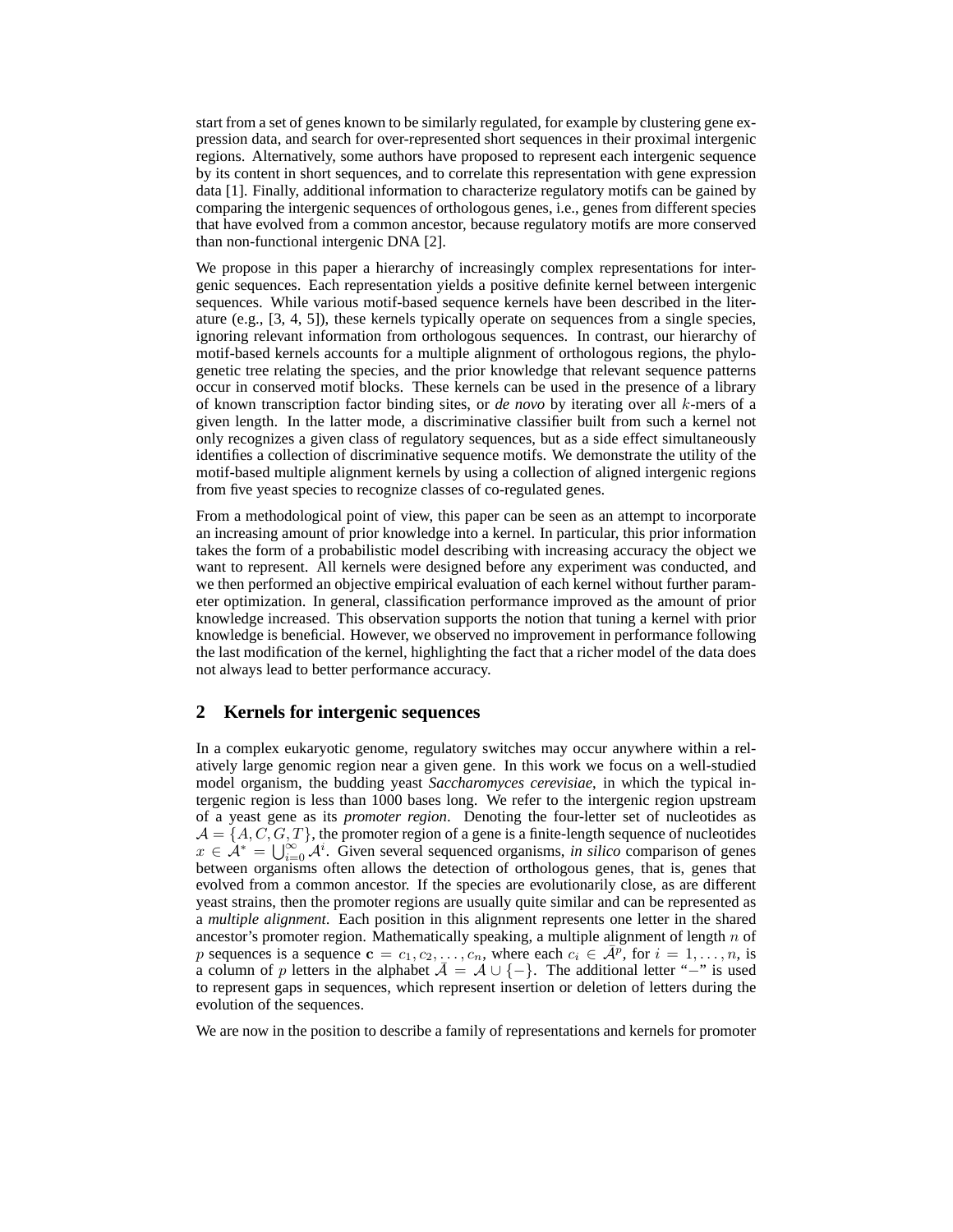regions, incorporating an increasing amount of prior knowledge about the properties of regulatory motifs. All kernels below are simple inner products between vector representations of promoter regions. These vector representations are always indexed by a set  $M$  of short sequences of fixed length d, which can either be all d-mers, i.e.,  $\mathcal{M} = \mathcal{A}^d$ , or a predefined library of indexing sequences. A promoter region  $P$  (either single sequence or multiple alignment) is therefore always represented by a vector  $\Phi_{\mathcal{M}}(P) = (\Phi_a(P))_{a \in \mathcal{M}}$ .

**Motif kernel on a single sequence** The simplest approach to index a *single* promoter region  $x \in A^*$  with an alphabet M is to define

$$
\Phi_a^{\text{Spectrum}}(\mathbf{x}) = n_a(\mathbf{x}), \quad \forall a \in \mathcal{M},
$$

where  $n_a(\mathbf{x})$  counts the number of occurrences of a in x. When  $\mathcal{M} = \mathcal{A}^d$ , the resulting kernel is the spectrum kernel [3] between single promoter regions.

**Motif kernel on multiple sequences** When a gene has p orthologs in other species, then a set of p promoter regions  $\{x_1, x_2, ..., x_p\} \in (\mathcal{A}^*)^p$ , which are expected to contain similar regulatory motifs, is available. We propose the following representation for such a set:

$$
\Phi_a^{\text{Summation}}(\{\mathbf{x}_1,\mathbf{x}_2,\ldots,\mathbf{x}_p\})=\sum_{i=1}^p \Phi_a^{\text{Spectrum}}(\mathbf{x}_i), \quad \forall a \in \mathcal{M}.
$$

We call the resulting kernel the *summation* kernel. It is essentially the spectrum kernel on the concatenation of the available promoter regions—ignoring, however,  $k$ -mers that overlap different sequences in the concatenation. The rationale behind this kernel, compared to the spectrum kernel, is two-fold. First, if all promoters contain common functional motifs and randomly varying nonfunctional motifs, then the signal-to-noise ratio of the relevant regulatory features compared to other irrelevant non-functional features increases by taking the sum (or mean) of individual feature vectors. Second, even functional motifs representing transcription factor binding sites are known to have some variability in some positions, and merging the occurrences of a similar motif in different sequences is a way to model this flexibility in the framework of a vector representation.

**Marginalized motif kernel on a multiple alignment** The summation kernel might suffer from at least two limitations. First, it does not include any information about the relationships between orthologs, in particular their relative similarities. Suppose for example that three species are compared, two of them being very similar. Then the promoter regions of two out of three orthologs would be virtually identical, giving an unjustified double weight to this duplicated species compared to the third one in the summation kernel. Second, although mutations in functional motifs between different species would correspond to different short motifs in the summation kernel feature vector, these varying short motifs might not cover all allowed variations in the functional motifs, especially if the motifs are extracted from a small number of orthologs. In such cases, probabilistic models such as weight matrices, which estimate possible variations for each position independently, are known to make more efficient use of the data.

In order to overcome these limitations, we propose to transform the set of promoter regions into a multiple alignment. We therefore assume that a fixed number of  $q$  species has been selected, and that a probabilistic model  $p(h, c)$ , with  $h \in \overline{A}$  and  $c \in \overline{A}^q$  has been tuned on these species. By "tuned," we mean that  $p(h, c)$  is a distribution that accurately describes the probability of a given letter  $h$  in the common ancestor of the species, together with the set of letters  $c$  at the corresponding position in the set of species. Such distributions are commonly used in computational genomics, often resulting from the estimation of a phylogenetic tree model [6]. We also assume that all sets of  $q$  promoter regions of groups of orthologous genes in the  $q$  species have been turned into multiple alignments.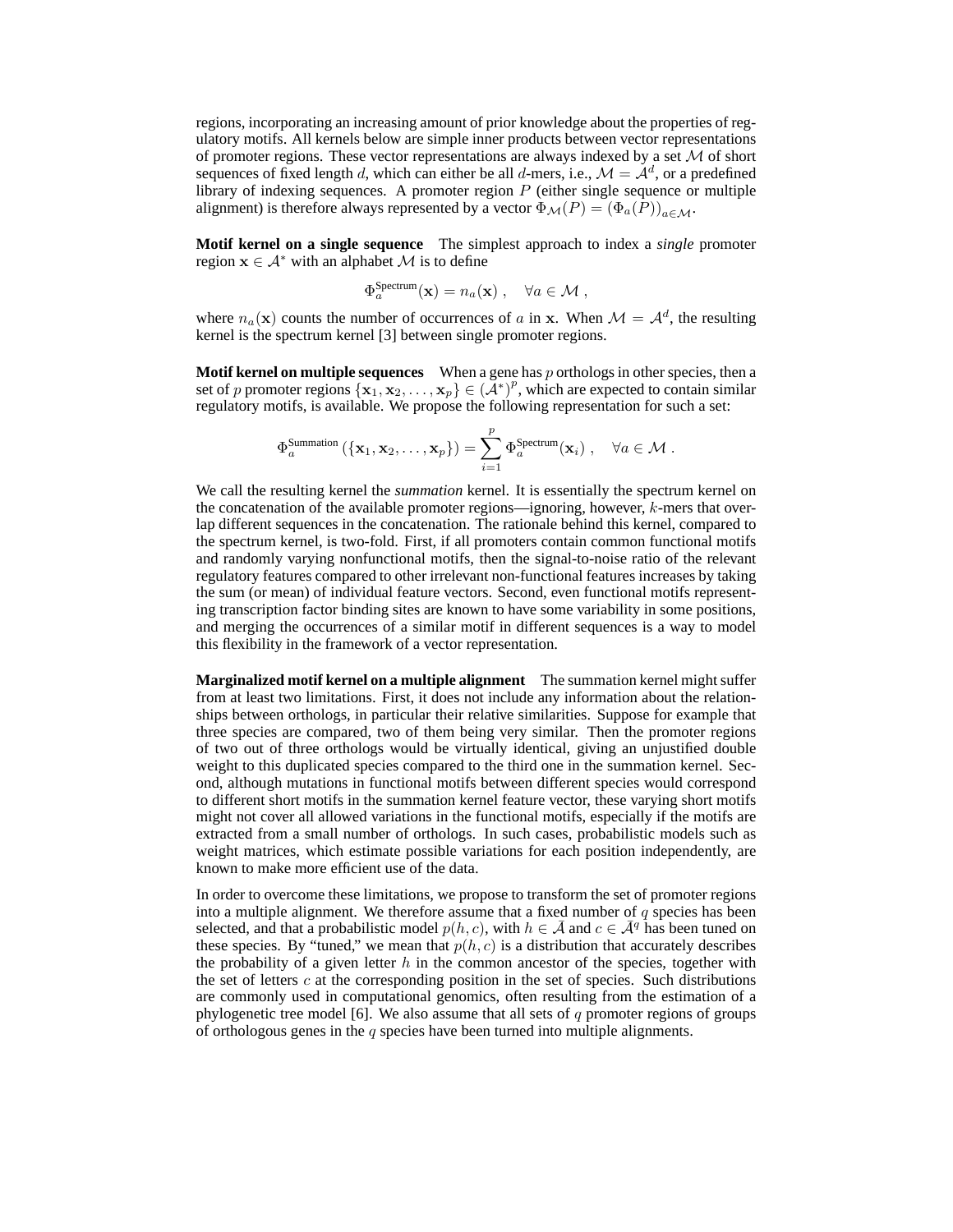Given an alignment  $\mathbf{c} = c_1, c_2, \dots, c_n$ , suppose for the moment that we know the corresponding true sequence of nucleotides of the common ancestor  $h = h_1, h_2, \ldots, h_n$ . Then the spectrum of the sequence h, that is,  $\Phi_{\mathcal{M}}^{\text{Spectrum}}(\mathbf{h})$ , would be a good summary for the multiple alignment, and the inner product between two such spectra would be a candidate kernel between multiple alignments. The sequence h being of course unknown, we propose to estimate its conditional probability given the multiple alignment c, under the model where all columns are independent and identically distributed according to the evolutionary model, that is,  $p(\mathbf{h}|\mathbf{c}) = \prod_{i=1}^{n} p(h_i|c_i)$ . Under this probabilistic model, it is now possible to define the representation of the multiple alignment as the expectation of the spectrum representation of h with respect to this conditional probability, that is:

$$
\Phi_a^{\text{Marginalized}}(\mathbf{c}) = \sum_{\mathbf{h}} \Phi_a^{\text{Spectrum}}(\mathbf{h}) p(\mathbf{h}|\mathbf{c}) \ , \quad \forall a \in \mathcal{M} \ . \tag{1}
$$

In order to compute this representation, we observe that if h has length n and  $a = a_1 \dots a_d$ has length  $d$ , then

$$
\Phi_a^{\text{Spectrum}}(\mathbf{h}) = \sum_{i=1}^{n-d+1} \delta(a, h_i \dots h_{i+d-1}),
$$

where  $\delta$  is the Kronecker function. Therefore,

$$
\Phi_a^{\text{Marginalized}}(\mathbf{c}) = \sum_{\mathbf{h} \in \mathcal{A}^n} \left\{ \left( \sum_{i=1}^{n-d+1} \delta(a, h_i \dots h_{i+d-1}) \right) \prod_{i=1}^n p(h_i|c_i) \right\}
$$

$$
= \sum_{i=1}^{n-d+1} \left( \prod_{j=0}^{d-1} p(a_{j+1}|c_{i+j}) \right).
$$

This computation can be performed explicitly by computing  $p(a_{i+1}|c_{i+1})$  at each position  $i = 1, \ldots, n$ , and performing the sum of the products of these probabilities over a moving window. We call the resulting kernel the *marginalized* kernel because it corresponds to the marginalization of the spectrum kernel under the phylogenetic probabilistic model [7].

**Marginalized motif kernel with phylogenetic shadowing** The marginalized kernel is expected to be useful when relevant information is distributed along the entire length of the sequences analyzed. In the case of promoter regions, however, the relevant information is more likely to be located within a few short motifs. Because only a small fraction of the total set of promoter regions lies within such motifs, this information is likely to be lost when the whole sequence is represented by its spectrum. In order to overcome this limitation, we exploit the observation that relevant motifs are more evolutionarily conserved on average than the surrounding sequence. This hypothesis has been confirmed by many studies that show that functional parts, being under more evolutionary pressure, are more conserved than non-functional ones.

Given a multiple alignment  $c$ , let us assume (temporarily) that we know which parts are relevant. We can encode this information into a sequence of binary variables  $s = s_1 \dots s_n \in$  ${0, 1}^n$ , where  $s_i = 1$  means that the *i*th position is relevant, and irrelevant if  $s_i = 0$ . A typical sequence for a promoter region consist primarily of 0's, except for a few positions indicating the position of the transcription factor binding motifs. Let us also assume that we know the nucleotide sequence h of the common ancestor. Then it would make sense to use a spectrum kernel based on the spectrum of h restricted to the relevant positions only. In other words, all positions where  $s_i = 0$  could be thrown away, in order to focus only on the relevant positions. This corresponds to defining the features:

$$
\Phi_a^{\text{Relevant}}(\mathbf{h}, \mathbf{s}) = \sum_{i=1}^{n-d+1} \delta(a, h_i \dots h_{i+d-1}) \delta(s_i, 1) \dots \delta(s_{i+d-1}, 1) , \quad \forall a \in \mathcal{M} .
$$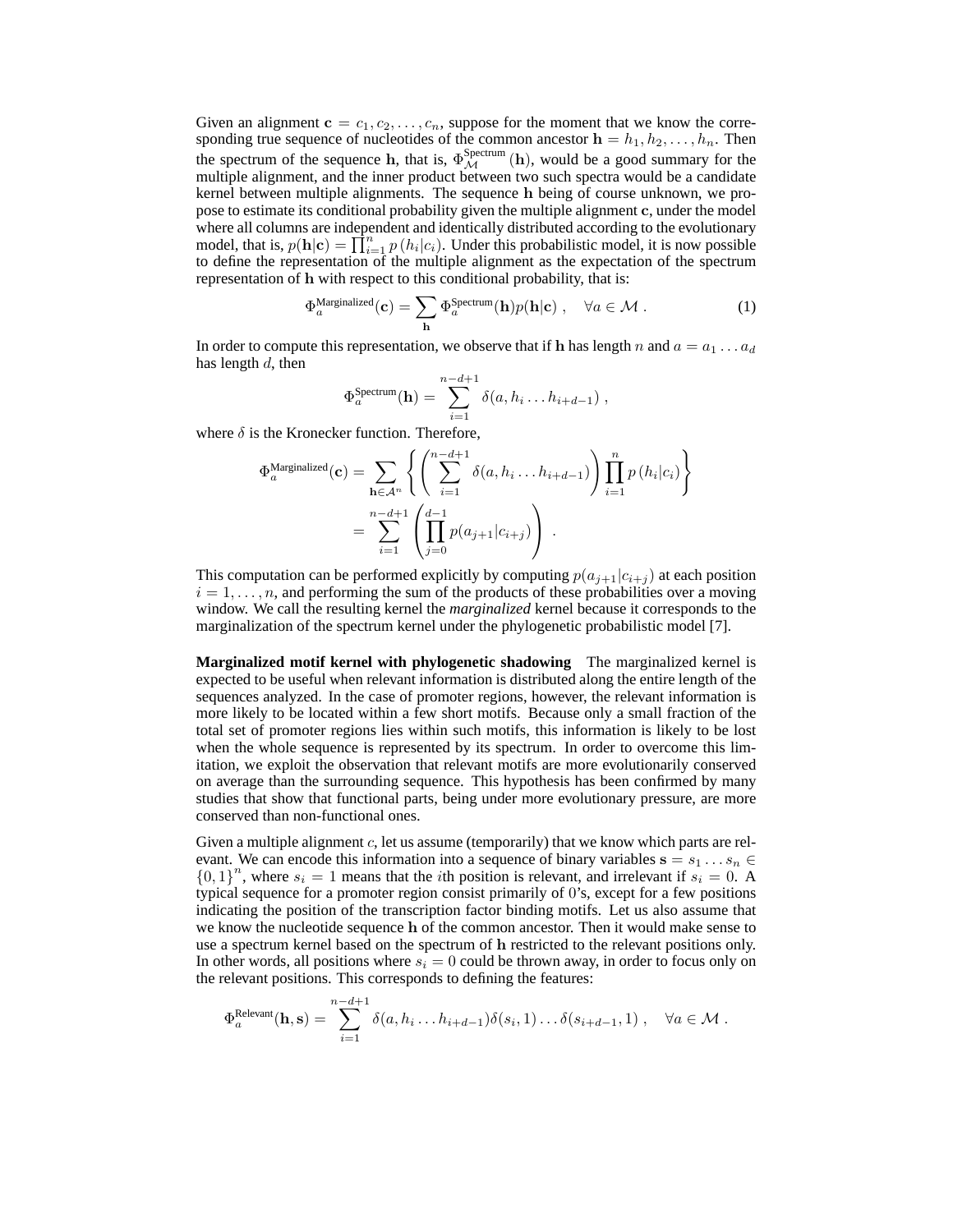Given only a multiple alignment c, the sequences h and s are not known but can be estimated. This is where the hypothesis that relevant nucleotides are more conserved than irrelevant nucleotides can be encoded, by using two models of evolution with different rates of mutations, as in phylogenetic shadowing [2]. Let us therefore assume that we have a model  $p(c|h, s = 0)$  that describes "fast" evolution from an ancestral nucleotide h to a column c in a multiple alignment, and a second model  $p_1(c|h, s = 1)$  that describes "slow" evolution. In practice, we take these models to be two classical evolutionary models with different mutation rates, but any reasonable pair of random models could be used here, if one had a better model for functional sites, for example. Given these two models of evolution, let us also define a prior probability  $p(s)$  that a position is relevant or not (related to the proportion of relevant parts we expect in a promoter region), and prior probabilities for the ancestor nucleotide  $p(h|s = 0)$  and  $p(h|s = 1)$ .

The joint probability of being in state  $s$ , having an ancestor nucleotide  $h$  and a resulting alignment c is then  $p(c, h, s) = p(s)p(h|s)p(c|h, s)$ . Under the probabilistic model where all columns are independent from each other, that is,  $p(\mathbf{h}, \mathbf{s}|\mathbf{c}) = \prod_{i=1}^{n} p(h_i, s_i|c_i)$ , we can now replace (1) by the following features:

$$
\Phi_a^{\text{Shadow}}(\mathbf{c}) = \sum_{\mathbf{h}, \mathbf{s}} \Phi_a^{\text{Relevant}}(\mathbf{h}, \mathbf{s}) p(\mathbf{h}, \mathbf{s} | \mathbf{c}) , \quad \forall a \in \mathcal{M} . \tag{2}
$$

Like the marginalized spectrum kernel, this kernel can be computed by computing the explicit representation of each multiple sequence alignment c as a vector  $(\Phi_a(c))_{a \in \mathcal{M}}$  as follows:

$$
\Phi_a^{\text{Shadow}}(\mathbf{c}) = \sum_{\mathbf{h} \in \mathcal{A}^n} \sum_{\mathbf{s} \in \{0,1\}^n} \left\{ \sum_{i=1}^{n-d+1} \delta(a, h_i \dots h_{i+d-1}) \delta(s_i, 1) \dots \delta(s_{i+d-1}, 1) \prod_{i=1}^n p(h_i, s_i | c_i) \right\}
$$
  
= 
$$
\sum_{i=1}^{n-d+1} \left( \prod_{j=0}^{d-1} p(h = a_{j+1}, s = 1 | c_{i+j}) \right).
$$

The computation can then be carried out by exploiting the observation that each term can be computed by:

$$
p(h, s = 1|c) = \frac{p(s = 1)p(h|s = 1)p(c|h, s = 1)}{p(s = 0)p(c|s = 0) + p(s = 1)p(c|s = 1)}.
$$

Moreover, it can easily be seen that, like the marginalized kernel, the shadow kernel is the marginalization of the kernel corresponding to  $\Phi^{\text{Relevant}}$  with respect to  $p(\mathbf{h}, \mathbf{s}|\mathbf{c})$ .

**Incorporating Markov dependencies between positions** The probabilistic model used in the shadow kernel models each position independently from the others. As a result, a conserved position has the same contribution to the shadow kernel if it is surrounded by other conserved positions, or by varying positions. In order to encode our prior knowledge that the pattern of functional / nonfunctional positions along the sequence is likely to be a succession of short functional regions and longer nonfunctional regions, we propose to replace this probabilistic model by a probabilistic model with a Markov dependency between successive positions for the variable s, that is, to consider the probability:

$$
p^{\text{Markov}}(\mathbf{c}, \mathbf{h}, \mathbf{s}) = p(s_1)p(h_1, c_1|s_1) \prod_{i=2}^{n} p(s_i|s_{i-1}) p(h_i, c_i|s_i).
$$

This suggests replacing (2) by

$$
\Phi_a^{\text{Markov}}(\mathbf{c}) = \sum_{\mathbf{h}, \mathbf{s}} \Phi_a(\mathbf{h}, \mathbf{s}) p^{\text{Markov}}(\mathbf{h}, \mathbf{s} | \mathbf{c}) \;, \quad \forall a \in \mathcal{M} \; .
$$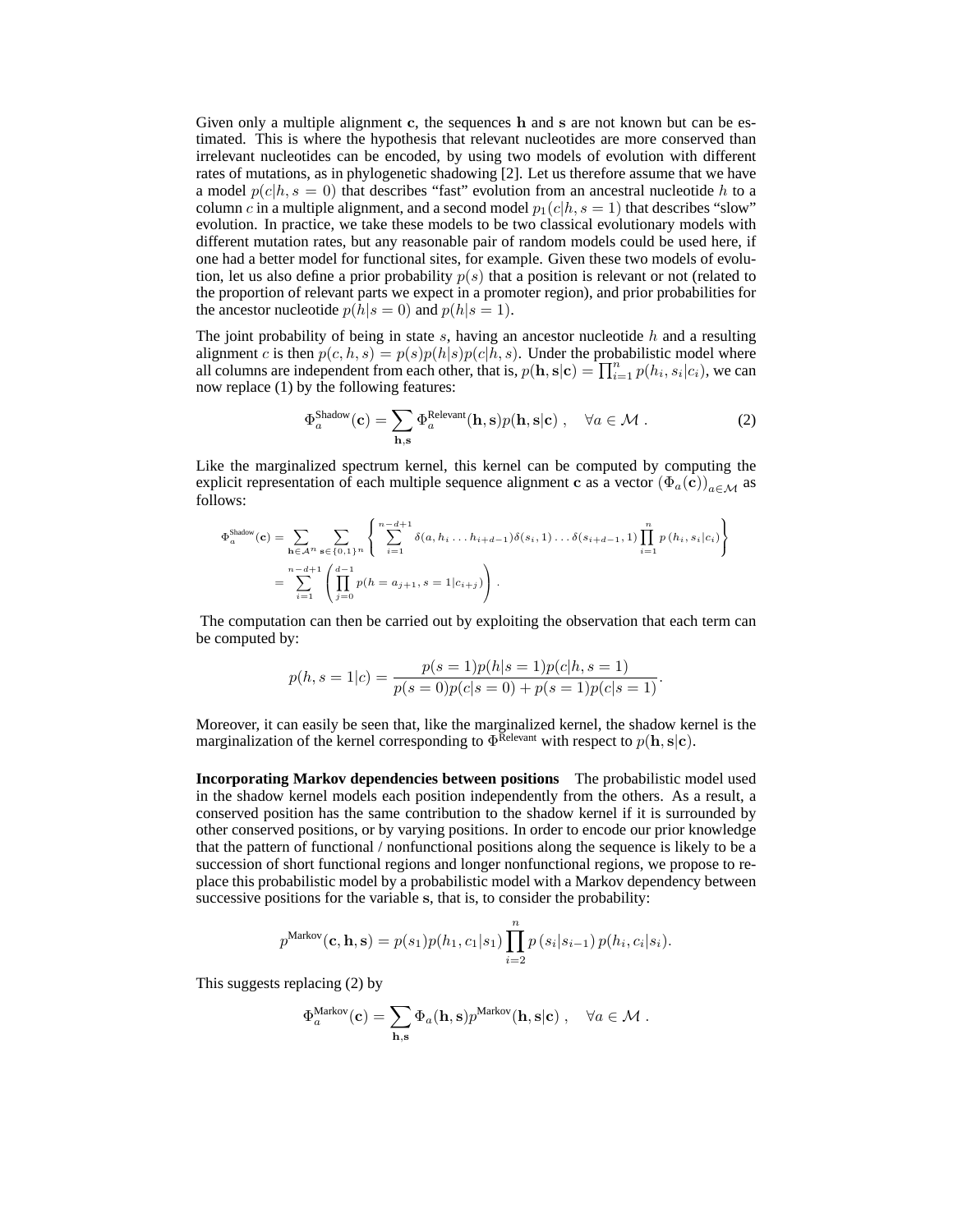Once again, this feature vector can be computed as a sum of window weights over sequences by

$$
\Phi_a^{\text{Markov}}(\mathbf{c}) = \sum_{i=1}^{n-d+1} \left( p(s_i = 1 | \mathbf{c}) p(h_i = a_{j+1} | c_i, s_i = 1) \times \prod_{j=1}^{d-1} p(h_{i+j} = a_{j+1}, s_{i+j} = 1 | c_{i+j}, s_{i+j-1} = 1) \right).
$$

The main difference with the computation of the shadow kernel is the need to compute the term  $P(s_i = 1|\mathbf{c})$ , which can be done using the general sum-product algorithm.

# **3 Experiments**

We measure the utility of our hierarchy of kernels in a cross-validated, supervised learning framework. As a starting point for the analysis, we use various groups of genes that show co-expression in a microarray study. Eight gene groups were derived from a study that applied hierarchical clustering to a collection of 79 experimental conditions, including time series from the diauxic shift, the cell cycle series, and sporulation, as well as various temperature and reducing shocks [8]. We hypothesize that co-expression implies co-regulation of a given group of genes by a common set of transcription factors. Hence, the corresponding promoter regions should be enriched for a corresponding set of transcription factor binding motifs. We test the ability of a support vector machine (SVM) classifier to learn to recapitulate the co-expression classes, based only upon the promoter regions. Our results show that the SVM performance improves as we incorporate more prior knowledge into the promoter kernel.

We collected the promoter regions from five closely related yeast species [9, 10]. Promoter regions from orthologous genes were aligned using ClustalW, discarding promoter regions that aligned with less than 30% sequence identity relative to the other sequences in the alignment. This procedure produced 3591 promoter region alignments. For the phylogenetic kernels, we inferred a phylogenetic tree among the five yeast species from alignments of four highly conserved proteins—MCM2, MCM3, CDC47 and MCM6. The concatenated alignment was analyzed with fastDNAml [11] using the default parameters. The resulting tree was used in all of our analyses.

SVMs were trained using Gist (microarray.cpmc.columbia.edu/gist) with the default parameters. These include a normalized kernel, and a two-norm soft margin with asymmetric penalty based upon the ratio of positive and negative class sizes. All kernels were computed by summing over all  $4^5$  k-mers of width 5. Each class was recognized in a one-vs-all fashion. SVM testing was performed using balanced three-fold cross-validation, repeated five times.

The results of this experiment are summarized in Table 1. For every gene class, the worst-performing kernel is one of the three simplest kernels: "simple," "summation" or "marginalization." The mean ROC scores across all eight classes for these three kernels are 0.733, 0.765 and 0.748. Classification performance improves dramatically using the shadow kernel with either a small (2) or large (5) ratio of fast-to-slow evolutionary rates. The mean ROC scores for these two kernels are 0.854 and 0.844. Furthermore, across five of the eight gene classes, one of the two shadow kernels is the best-performing kernel. The Markov kernel performs approximately as well as the shadow kernel. We tried six different parameterizations, as shown in the table, and these achieved mean ROC scores ranging from 0.822 to 0.850. The differences between the best parameterization of this kernel ("Markov 5 90/90") and "shadow 2" are not significant. Although further tuning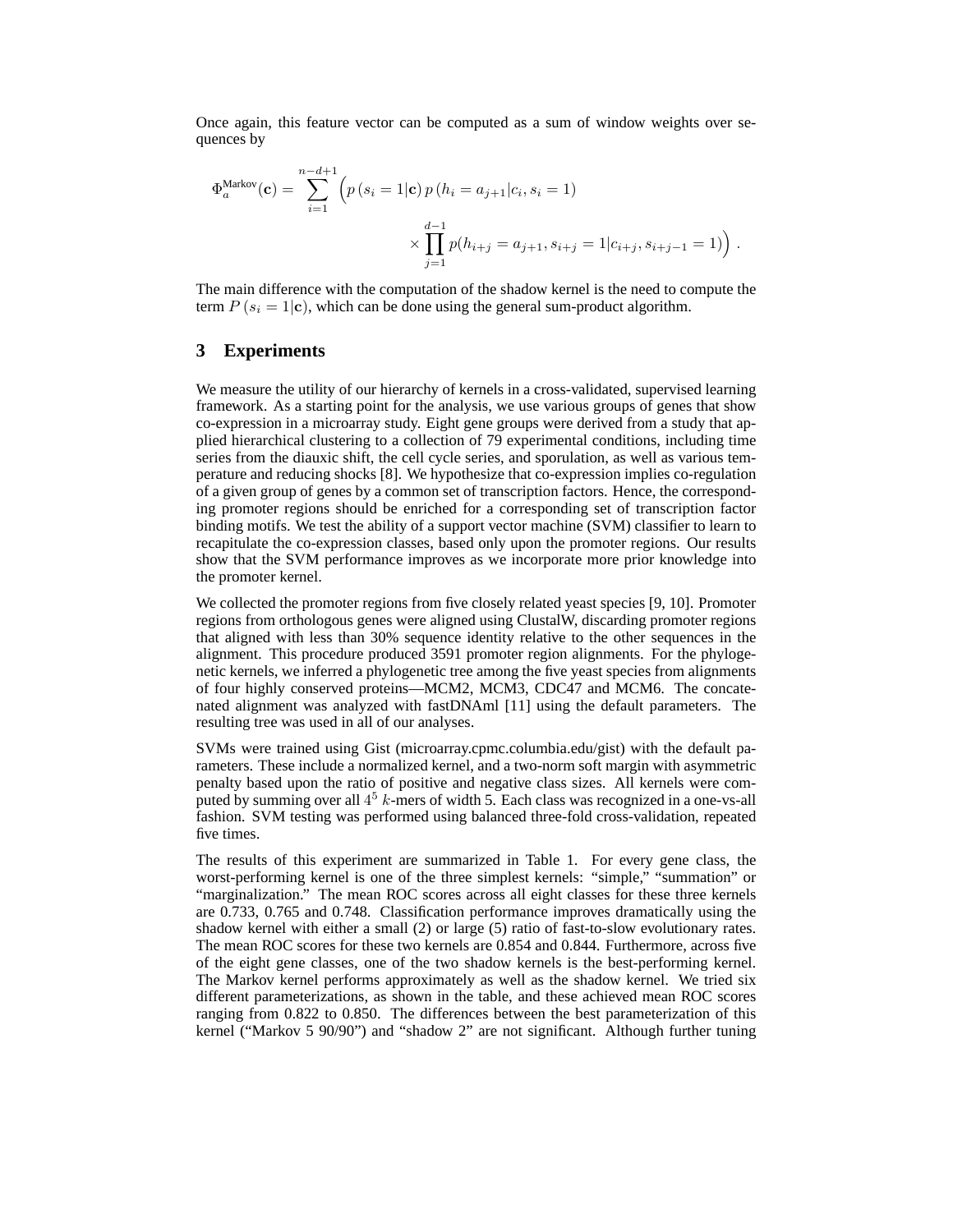Table 1: **Mean ROC scores for SVMs trained using various kernels to recognize classes of co-expressed yeast genes.** The second row in the table gives the number of genes in each class. All other rows contain mean ROC scores across balanced three-fold cross-validation, repeated five times. Standard errors (not shown) are almost uniformly 0.02, with a few values of 0.03. Values in bold-face are the best mean ROC for the given class of genes. The classes of genes (columns) are, respectively, ATP synthesis, DNA replication, glycolysis, mitochondrial ribosome, proteasome, spindle-pole body, splicing and TCA cycle. The kernels are as described in the text. For the shadow and Markov kernels, the values "2" and "5" refer to the ratio of fast to slow evolutionary rates. For the Markov kernel, the values "90" and "99" refer to the self-transition probabilities (times 100) in the conserved and varying states of the model.

| Kernel                | <b>ATP</b> | DNA   | Glyc  | Ribo  | Prot  | Spin  | Splic | <b>TCA</b> | Mean  |
|-----------------------|------------|-------|-------|-------|-------|-------|-------|------------|-------|
|                       | 15         | 5     | 17    | 22    | 27    | 11    | 14    | 16         |       |
| single                | 0.711      | 0.777 | 0.814 | 0.743 | 0.735 | 0.716 | 0.683 | 0.684      | 0.733 |
| summation             | 0.773      | 0.768 | 0.824 | 0.750 | 0.763 | 0.756 | 0.739 | 0.740      | 0.764 |
| marginalized          | 0.799      | 0.805 | 0.833 | 0.729 | 0.748 | 0.721 | 0.676 | 0.673      | 0.748 |
| shadow 2              | 0.881      | 0.929 | 0.928 | 0.840 | 0.867 | 0.827 | 0.787 | 0.770      | 0.854 |
| shadow 5              | 0.889      | 0.935 | 0.927 | 0.819 | 0.849 | 0.821 | 0.766 | 0.752      | 0.845 |
| Markov 2 90/90        | 0.848      | 0.891 | 0.908 | 0.830 | 0.853 | 0.801 | 0.773 | 0.758      | 0.833 |
| Markov 2 90/99        | 0.868      | 0.911 | 0.915 | 0.826 | 0.850 | 0.782 | 0.752 | 0.735      | 0.830 |
| <b>Markov 2 99/99</b> | 0.869      | 0.910 | 0.912 | 0.816 | 0.840 | 0.773 | 0.737 | 0.724      | 0.823 |
| Markov 5 90/90        | 0.875      | 0.922 | 0.924 | 0.844 | 0.868 | 0.814 | 0.788 | 0.769      | 0.851 |
| Markov 5 90/99        | 0.872      | 0.916 | 0.920 | 0.834 | 0.858 | 0.794 | 0.774 | 0.755      | 0.840 |
| Markov 5 99/99        | 0.868      | 0.917 | 0.921 | 0.830 | 0.853 | 0.774 | 0.751 | 0.733      | 0.831 |

of kernel parameters might yield significant improvement, our results thus far suggest that incorporating dependencies between adjacent positions does not help very much.

Finally, we test the ability of the SVM to identify sequence regions that correspond to biologically significant motifs. As a gold standard, we use the JASPAR database (jaspar.cgb.ki.se), searching each class of promoter regions using MONKEY (rana.lbl.gov/ $\tilde{a}$ lan/Monkey.htm) with a p-value threshold of  $10^{-4}$ . For each gene class, we identify the three JASPAR motifs that occur most frequently within that class, and we create a list of all 5-mers that appear within those motif occurrences. Next, we create a corresponding list of 5-mers identified by the SVM. We do this by calculating the hyperplane weight associated with each 5-mer and retaining the top 20 5-mers for each of the 15 crossvalidation runs. We then take the union over all runs to come up with a list of between 40 and 55 top 5-mers for each class. Table 2 indicates that the discriminative 5-mers identified by the SVM are significantly enriched in 5-mers that appear within biologically significant motif regions, with significant *p*-values for all eight gene classes (see caption for details).

# **4 Conclusion**

We have described and demonstrated the utility of a class of kernels for characterizing gene regulatory regions. These kernels allow us to incorporate prior knowledge about the evolution of a set of orthologous sequences and the conservation of transcription factor binding site motifs. We have also demonstrated that the motifs identified by an SVM trained using these kernels correspond to biologically significant motif regions. Our future work will focus on automating the process of agglomerating the identified  $k$ -mers into a smaller set of motif models, and on applying these kernels in combination with gene expression, protein-protein interaction and other genome-wide data sets.

This work was funded by NIH awards R33 HG003070 and U01 HG003161.